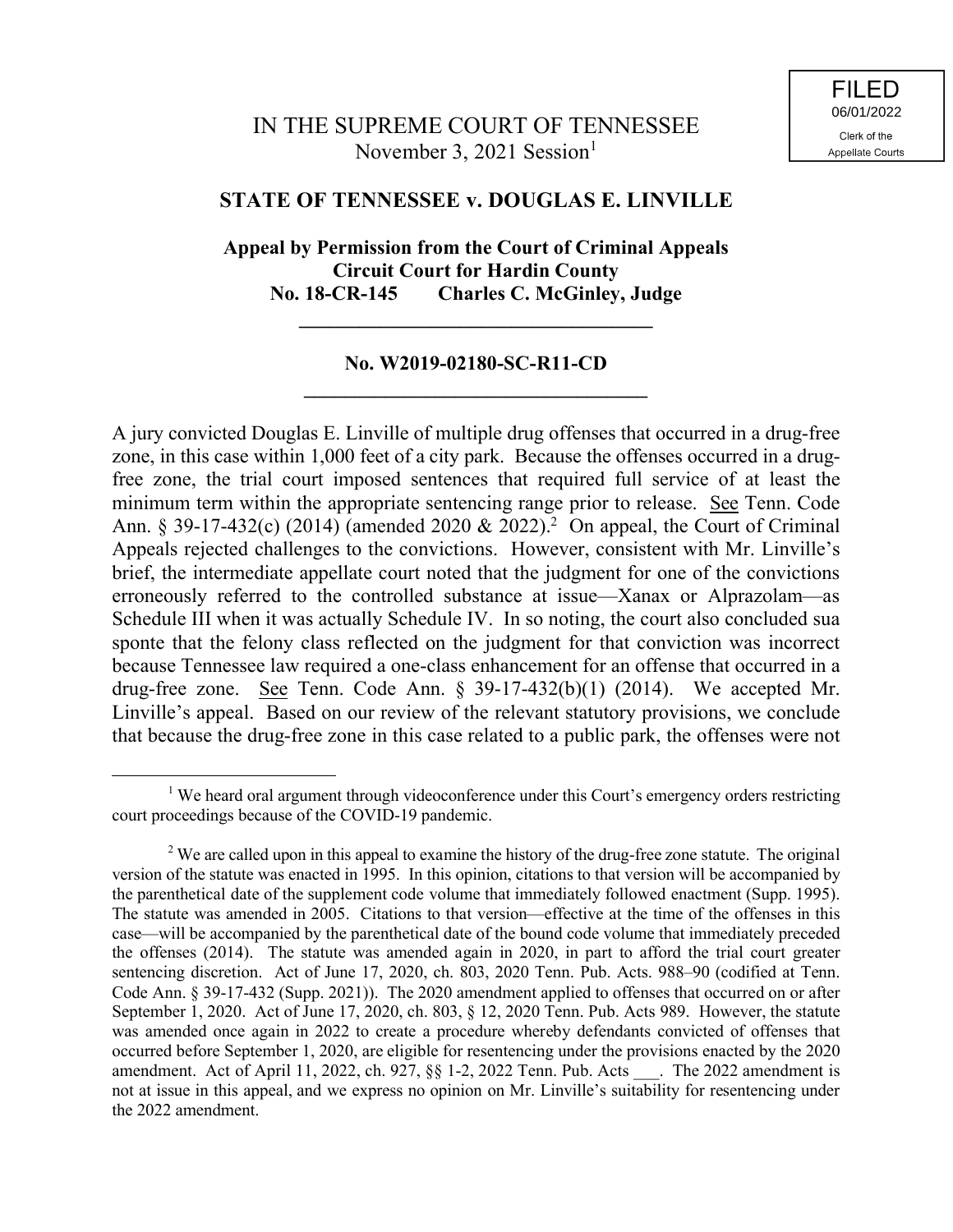subject to a one-class enhancement. We, however, further conclude that the offenses were subject to the requirement to serve in full at least the minimum sentence for the appropriate range prior to release. Accordingly, we reverse the decision of the Court of Criminal Appeals in part, affirm the judgments of the trial court, and remand this matter to the trial court for correction of a clerical error in one judgment.

### **Tenn. R. App. P. 11 Appeal by Permission; Judgment of the Court of Criminal Appeals Reversed in Part; Remanded to the Circuit Court**

JEFFREY S. BIVINS, J., delivered the opinion of the Court, in which ROGER A. PAGE, C.J., and SHARON G. LEE and HOLLY KIRBY, JJ., joined.

Kendall Stivers Jones (on appeal), Franklin, Tennessee; and Matthew C. Edwards (at trial), Bolivar, Tennessee, for the appellant, Douglas E. Linville.

Herbert H. Slatery III, Attorney General and Reporter; Andrée Blumstein, Solicitor General; Katharine K. Decker, Senior Assistant Attorney General; Matthew F. Stowe, District Attorney General; and Vance W. Dennis and Jennifer Hedge, Assistant District Attorneys General, for the appellee, State of Tennessee.

#### **OPINION**

In this appeal, we must interpret statutory provisions that govern sentencing for certain drug offenses that occur within what are commonly known as drug-free zones. More than twenty-five years ago, our General Assembly took steps to provide students with a learning environment free from dangers associated with drug activity. See Act of May 26, 1995, ch. 515, 1995 Tenn. Pub. Acts 918–19 ("the 1995 Act"). To that end, the legislature delineated an area around elementary, middle and secondary schools—referred to as drug-free school zones—in which the commission of certain drug offenses would merit heightened criminal penalties. The penalties included: (1) the offense would be punished as if it were one classification higher than it ordinarily would be, and (2) the offender would be required to serve in full at least the minimum sentence within the appropriate range of punishment prior to release. Act of May 26, 1995, ch. 515, § 1, 1995 Tenn. Pub. Acts 918–19.

Ten years later, in 2005, the General Assembly amended the drug-free school zones statute to expand the list of protected places beyond schools to areas around a "preschool, child care agency, or public library, recreational center or park." Act of May 19, 2005, ch. 295, § 2, 2005 Tenn. Pub. Acts 670 ("the 2005 Act"). The question presented in this appeal is whether the General Assembly intended for one, both, or neither of the original two penalty provisions to apply when the drug-free zone relates to the protected places added in 2005.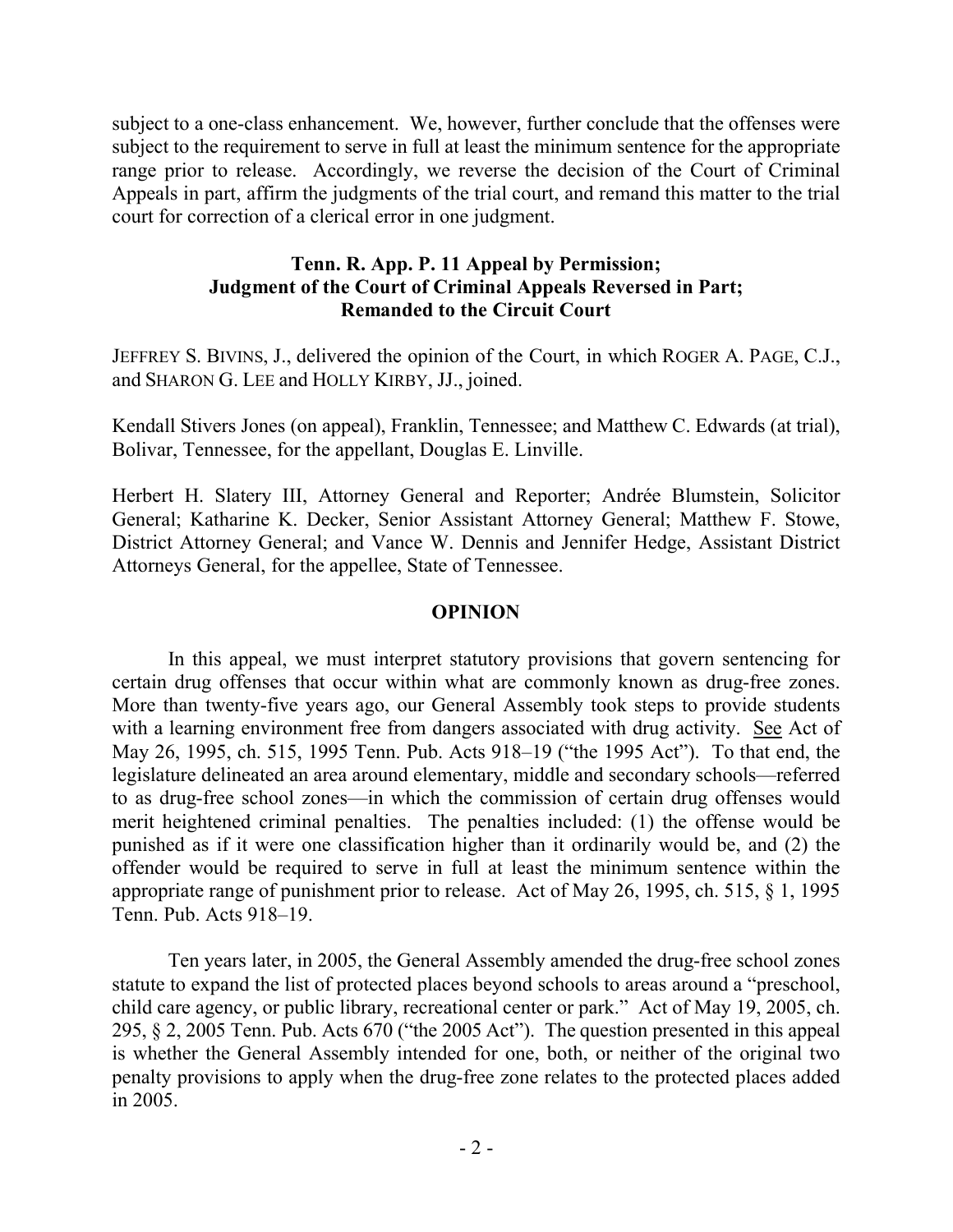### **I. FACTUAL AND PROCEDURAL BACKGROUND**

On June 4, 2018, law enforcement officers searched a Hardin County home pursuant to a warrant. There were five individuals in the home at the time, including Douglas E. Linville ("the Defendant"). The search yielded various controlled substances and drug paraphernalia. Trial testimony established that the home was located within 1,000 feet of the Savannah City Park.

At the conclusion of trial, the jury convicted the Defendant of five drug offenses. Three of the convictions were for possessing various controlled substances, with the intent to deliver, in a drug-free zone.<sup>3</sup> See Tenn. Code Ann.  $\S$ § 39-17-417(a)(4), 39-17-432, 39-17-434(a)(4) (2014). The drugs at issue in counts one through three were: (1) less than  $0.5$ grams of methamphetamine, a Schedule II controlled substance; (2) hydrocodone, a Schedule II controlled substance; and (3) Xanax (or Alprazolam), a Schedule IV controlled substance. The drug-free zone related to the home's location with respect to the Savannah City Park. See id.  $\S 39-17-432(b)(1)$  (2014) (identifying a drug-free zone, in part, as a location within 1,000 feet of the real property that comprises a "public library, recreational center or park").

For sentencing, the Defendant qualified as a Range III Persistent Offender. The methamphetamine and hydrocodone convictions in counts one and two, respectively, were Class C felonies. Id.  $\S 39-17-417(c)(2)(A)$  (2014). Accordingly, the applicable sentencing range for the Defendant was ten to fifteen years. Id.  $\frac{1}{2}$  40-35-112(c)(3) (2014). At the sentencing hearing, the trial court sentenced the Defendant to twelve years on each count, running concurrently.<sup>4</sup> The judgment for each conviction corresponded with the trial court's verbal ruling at the sentencing hearing.

Sentencing for the Xanax conviction in count three reflects some confusion. At the sentencing hearing, the parties mistakenly informed the trial court that the offense was a Class C felony. Thus, at the sentencing hearing, the trial court imposed the same twelveyear sentence for the Xanax conviction as for the methamphetamine and hydrocodone convictions. In fact, however, the Xanax offense was a Class D felony. Id. §§ 39-17- 412(c)(2) (Supp. 2017), 39-17-417(e)(2) (2014). For a Class D felony, the applicable sentencing range for the Defendant was eight to twelve years. Id. § 40-35-112(c)(4) (2014). For reasons the record does not reveal—and contrary to the trial court's verbal ruling at the sentencing hearing—the judgment for count three correctly identified the offense as a Class

<sup>&</sup>lt;sup>3</sup> The other two offenses were possession of less than 0.5 ounces of marijuana and use of or possession with intent to use drug paraphernalia. These offenses are not subject to the drug-free zone statute and are not at issue in this appeal.

<sup>&</sup>lt;sup>4</sup> The trial court ordered the sentences for all five convictions to run concurrent with one another but consecutive to a separate probation violation.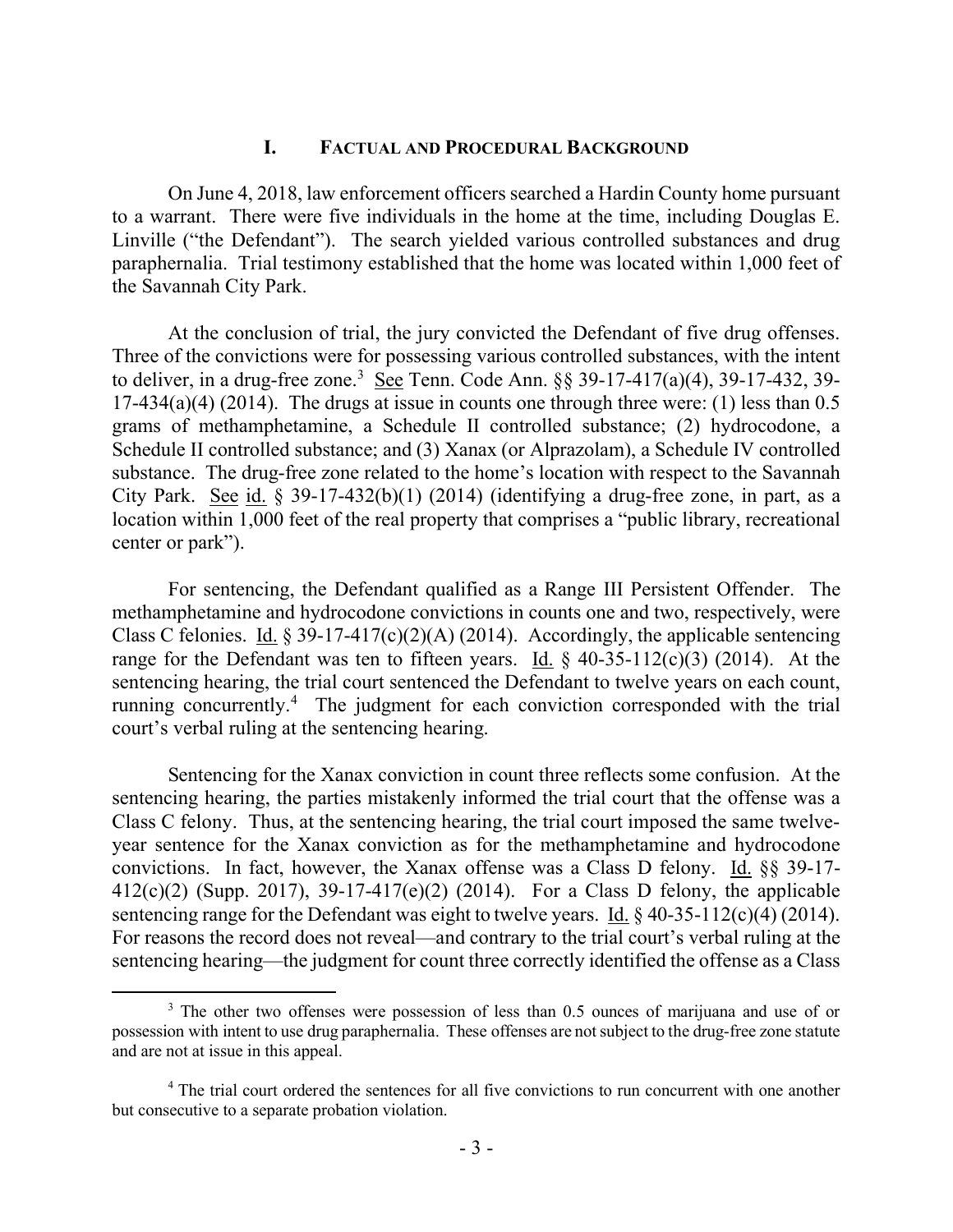D felony, and it identified the sentence imposed as eight years. However, the judgment incorrectly identified the offense as involving a Schedule III controlled substance instead of a Schedule IV controlled substance.

The judgments for all three convictions reflected that the offense occurred in a drugfree zone. Each of the judgments also identified a mandatory minimum sentence length associated with the offense, ten years for counts one and two, and eight years for count three.

On direct appeal, the Defendant attacked the sufficiency of the evidence and raised an evidentiary issue. In his brief before the Court of Criminal Appeals, the Defendant specifically noted that he was "not raising an issue as to sentencing in this appeal." In two footnotes, however, the Defendant pointed out the confusion surrounding his sentence for the Xanax offense in count three. The Defendant suggested that the Court of Criminal Appeals remand to the trial court for correction of a clerical error.

The Court of Criminal Appeals affirmed the Defendant's convictions. State v. Linville, No. W2019-02180-CCA-R3-CD, 2021 WL 4476681 (Tenn. Crim. App. Mar. 12, 2021), perm. app. granted, (Tenn. Aug. 5, 2021). With respect to the clerical-error issue identified by the Defendant, the Court of Criminal Appeals agreed that "[t]he judgment form should be corrected to reflect that the Defendant was convicted of possessing a Schedule IV substance." Id. at \*5. However, citing Tennessee Code Annotated section  $39-17-432(b)(1)$ , the court also went on to state:

Second, the judgment form reflects that the Defendant was convicted of a Class D felony in count three, when he was punished one class higher by the trial court under the drug-free zone statute according to the transcript[.] See T[enn]. C[ode] A[nn]. § 39-17-432(b)(1) (2019) ("A violation of § 39-17- 417" occurring "within one thousand feet (1,000') of the real property that comprises . . . a park shall be punished one (1) classification higher than is provided in  $\S$  39-17-417(b)–(i) for such violation"). Accordingly, the judgment form should be corrected to reflect that the Defendant was convicted of a Class C felony.

Id. (omission in original).<sup>5</sup> The intermediate appellate court did not note the fact that the judgment reflected an eight-year sentence for count three, which would not be within the

<sup>&</sup>lt;sup>5</sup> From our reading, the transcript of the sentencing hearing does not clearly reflect that the trial court enhanced the sentence for count three by one class based on the drug-free zone statute. Although the State identified that the offenses occurred in a drug-free zone and there was some initial confusion about the class of the methamphetamine offense based on the amount of controlled substance at issue, the principal comments about the drug-free zone statute focused on mandatory minimum sentencing. In fact, the parties correctly informed the trial court that counts one and two were (unenhanced) Class C felonies.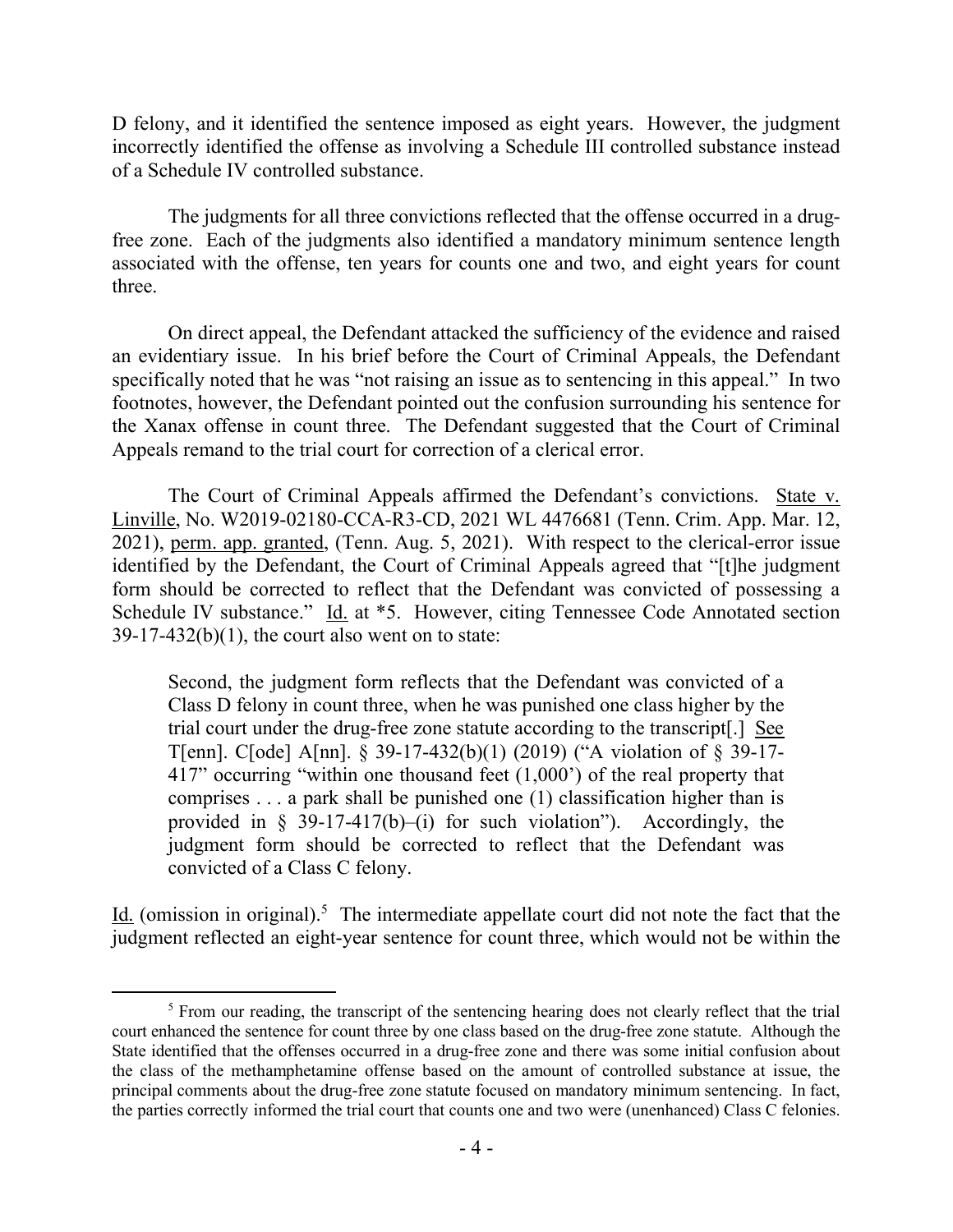appropriate range for a Class C felony, nor did the court note the discrepancy between the twelve-year term imposed at the sentencing hearing and the eight-year term reflected on the judgment. In addition, the court did not order enhancement of the classification for counts one and two, which were also subject to the drug-free zone statute.

The Defendant sought permission to appeal to this Court. With respect to sentencing, the Defendant identified the issue in his application as: "Whether the Court of Criminal Appeals erred in its statutory interpretation of Tennessee Code Annotated section 39-17-432(b) when it found that a defendant is subject to sentencing at one classification higher than is provided for in section 39-17-417(b)–(i) when the drug-free school zone is created by a park." We granted the Defendant's application solely with respect to the sentencing issue, and the order granting permission to appeal recites the Defendant's statement of the issue nearly verbatim. In his brief before this Court, however, the Defendant complains of his sentence in two respects. The Defendant argues that because the drug-free zone in this case was related to a public park, his Xanax offense was not subject to the one-class enhancement ordered by the Court of Criminal Appeals. The Defendant also argues that because the drug-free zone was related to a public park, he was not subject to the requirement "to serve at least the minimum sentence for the defendant's appropriate range of sentence" prior to release. Tenn. Code Ann. § 39-17-432(c) (2014).

Based on our review of the relevant statutory provisions, we hold that the Court of Criminal Appeals erred by concluding that the Defendant's Xanax conviction was subject to a one-class enhancement. We also hold that, with respect to the three offenses that were subject to the drug-free zone statute, the Defendant is required to serve in full at least the minimum sentence for the appropriate range prior to release, even though the drug-free zone related to a public park.

#### **II. ANALYSIS**

Pursuant to Tennessee Code Annotated section 39-17-417, it is a criminal offense to knowingly:

- (1) Manufacture a controlled substance;
- (2) Deliver a controlled substance;
- (3) Sell a controlled substance; or

 $\overline{a}$ 

(4) Possess a controlled substance with intent to manufacture, deliver or sell the controlled substance.

Tenn. Code Ann. § 39-17-417(a)(1)–(4) (2014). Section 39-17-417 goes on to distinguish among various controlled substances, by classification (identified by different

In our view, the transcript appears to show that the parties simply mistakenly informed the trial court that count three was also a Class C felony.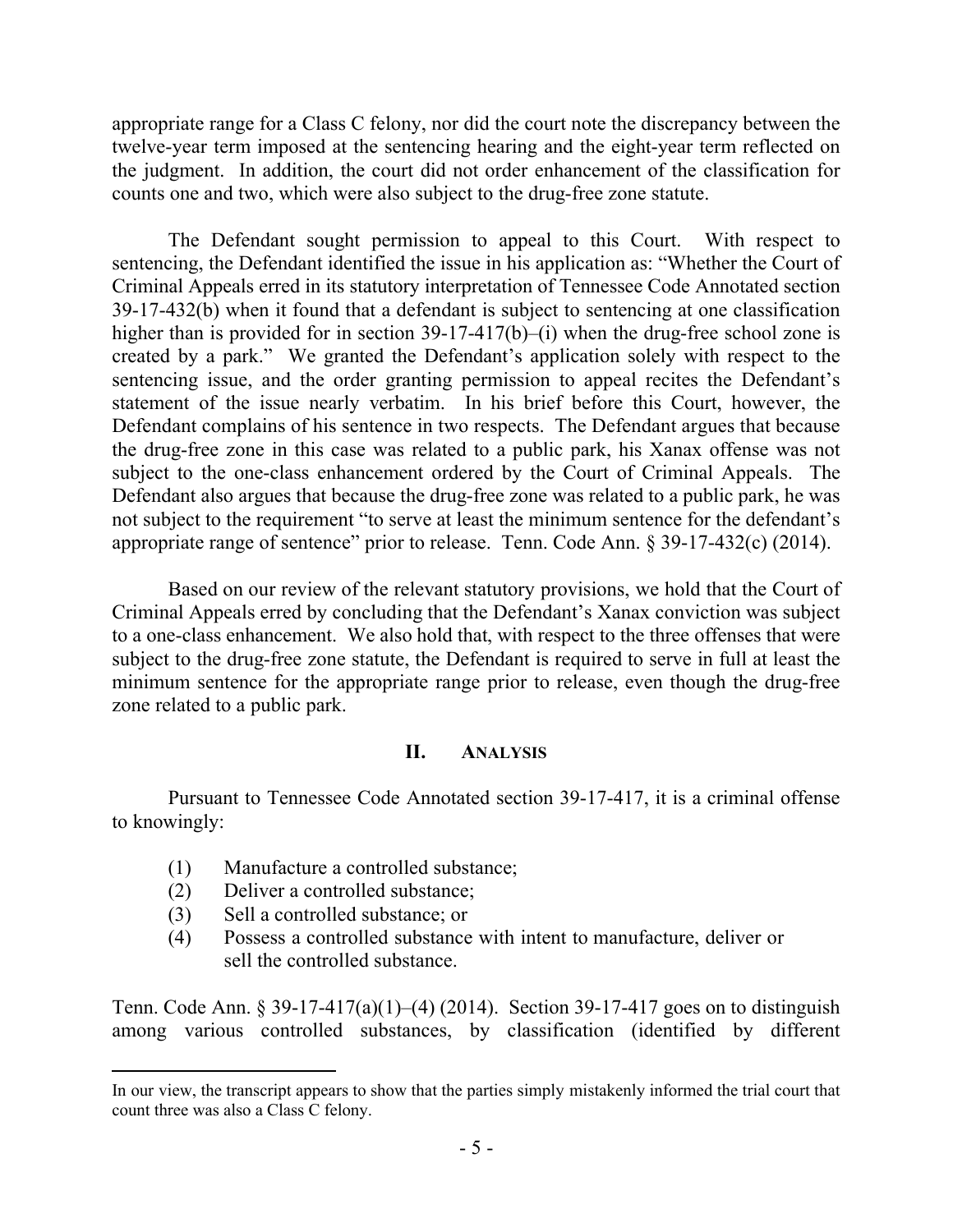"Schedules") or name, and to designate the class of felony associated with an offense involving each, sometimes breaking it down further according to the amount of controlled substance at issue. Id.  $\S$  39-17-417(b)–(j) (2014). Under Tennessee law, authorized punishment for the offense can vary depending on certain circumstances surrounding the offense. See, e.g., id.  $\S 39-17-417(k)$  (2014) (stating that an offense "where the recipient or the intended recipient of the controlled substance is under eighteen (18) years of age shall be punished one (1) classification higher than provided in subsections  $(b)$ –(i)"). One of the circumstances that impacts punishment for a violation of section 39-17-417 is whether the offense occurred in a drug-free zone.

#### *A. The Drug-Free Zone Statute*

As previously mentioned, the General Assembly enacted the predecessor of the drug-free zone statute that applies to the Defendant's offenses in 1995. With passage of the 1995 Act, the General Assembly announced its intent "to create Drug-Free School Zones for the purpose of providing all students in this state an environment in which they can learn without the distractions and dangers that are incident to the occurrence of drug activity in or around school facilities." Tenn. Code Ann. § 39-17-432(a) (Supp. 1995). A drug-free school zone was identified as "the grounds or facilities of any school" and the area "within one thousand feet (1,000') of the real property that comprises a public or private elementary school, middle school or secondary school." Id. § 39-17-432(b) (Supp. 1995). The 1995 Act created both "enhanced and mandatory minimum sentences . . . for drug offenses occurring in a Drug-Free School Zone." Id. § 39-17-432(a) (Supp. 1995).

The enhanced sentence provision appeared at section 39-17-432(b). The 1995 Act provided that "[a] violation of [section] 39-17-417, or a conspiracy to violate such section, that occurs [in a Drug-Free School Zone] shall be punished one (1) classification higher than is provided in [section]  $39-17-417(b)$ —(i) for such violation." Id. § 39-17-432(b) (Supp. 1995).

The mandatory minimum sentencing provisions appeared at sections 39-17-432(c) to -432(e). Subsection (c) provided:

Notwithstanding any other provision of law or the sentence imposed by the court to the contrary, a defendant sentenced for a violation of subsection (b) shall be required to serve at least the minimum sentence for such defendant's appropriate range of sentence. Any sentence reduction credits such defendant may be eligible for or earn shall not operate to permit or allow the release of such defendant prior to full service of such minimum sentence.

Id. § 39-17-432(c) (Supp. 1995). Subsections (d) and (e) contained similar provisions specifying that the sentencing laws relative to release eligibility status, parole, and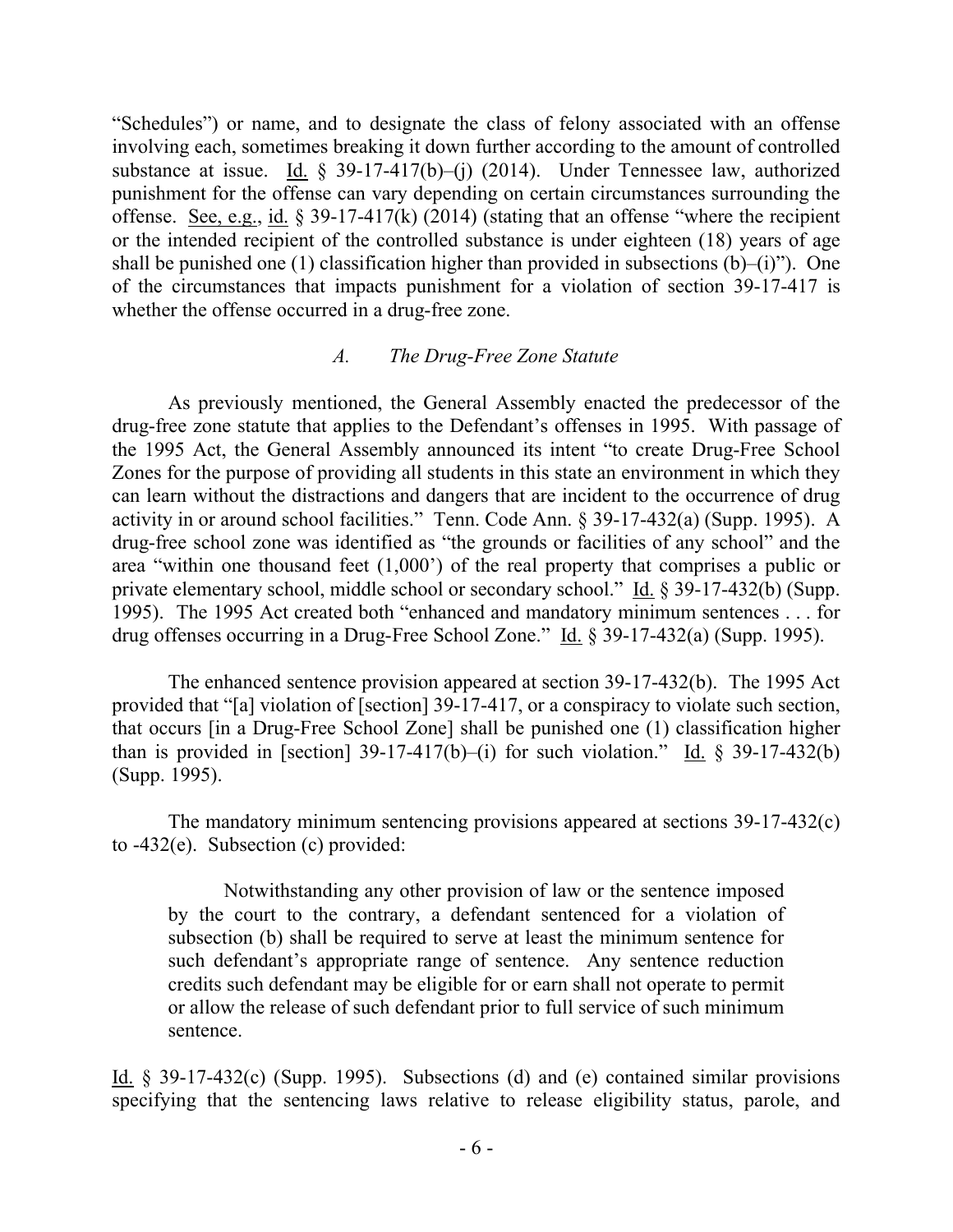reduction of prison overcrowding would not authorize the release of a defendant "prior to service of the entire minimum sentence for such defendant's appropriate range of sentence."<sup>6</sup> Id. § 39-17-432(d), (e) (Supp. 1995). The 1995 Act also made clear that nothing prohibited a judge from sentencing a defendant "to any authorized term of incarceration in excess of the minimum sentence for the defendant's appropriate range of sentence." Id. § 39-17-432(f) (Supp. 1995).

Such was the state of Tennessee law for a decade. In 2005, however, the General Assembly amended the statute. Act of May 19, 2005, ch. 295, 2005 Tenn. Pub. Acts. 670– 72. The driving force behind the 2005 Act was a desire to expand the drug-free school zone to include the area around a "preschool, child care agency, or public library, recreational center or park." Act of May 19, 2005, ch. 295, § 2, 2005 Tenn. Pub. Acts. 670. As such, the 2005 Act amended subsection (a) of Tennessee Code Annotated section 39-17-432, which announced the intent of the General Assembly, primarily to change the nomenclature from "drug-free school zone" to simply "drug-free zone."<sup>7</sup> Compare Tenn. Code Ann. § 39-17-432(a) (2014), with Tenn. Code Ann. § 39-17-432(a) (Supp. 1995). However, the reference in subsection (a) to the statute's requirements for both "enhanced and mandatory minimum sentences" remained the same as it was under the 1995 Act. See id. § 39-17-432(a) (2014).

The only other changes associated with the 2005 Act—indeed, the most significant changes—occurred in subsection (b) of Tennessee Code Annotated section 39-17-432. Former subsection (b) was re-designated as (b)(1) and, consistent with the nomenclature change in subsection (a), amended simply to reflect that "[a] violation of [section] 39-17- 417, or a conspiracy to violate the section, that occurs [in a drug-free zone] shall be punished one (1) classification higher than is provided in [section] 39-17-417(b)–(i) for such violation." Id. § 39-17-432(b)(1) (2014) (emphasis added). New section 39-17- 432(b)(1) otherwise remained substantively the same as prior section 39-17-432(b). The 2005 Act added a new section 39-17-432(b)(2), which established varying fine amounts for each class of felony offense under the statute, from not more than \$10,000 for a Class E felony to not more than \$100,000 for a Class A felony. Id. § 39-17-432(b)(2) (2014). Lastly, and most significantly for this appeal, the 2005 Act also added a new section 39- 17-432(b)(3), which provided:

A person convicted of violating this subsection (b) who is within the prohibited zone of a preschool, childcare center, public library, recreational center or park, shall not be subject to additional incarceration as a result of

 $6$  Given the similar nature of the three provisions, for ease of reference, we will look mostly to subsection (c) for the remainder of this opinion.

 $<sup>7</sup>$  There were, by logical necessity, a few more minor changes to the language in subsection (a) to</sup> reflect that the focus of the statute was no longer solely on schools.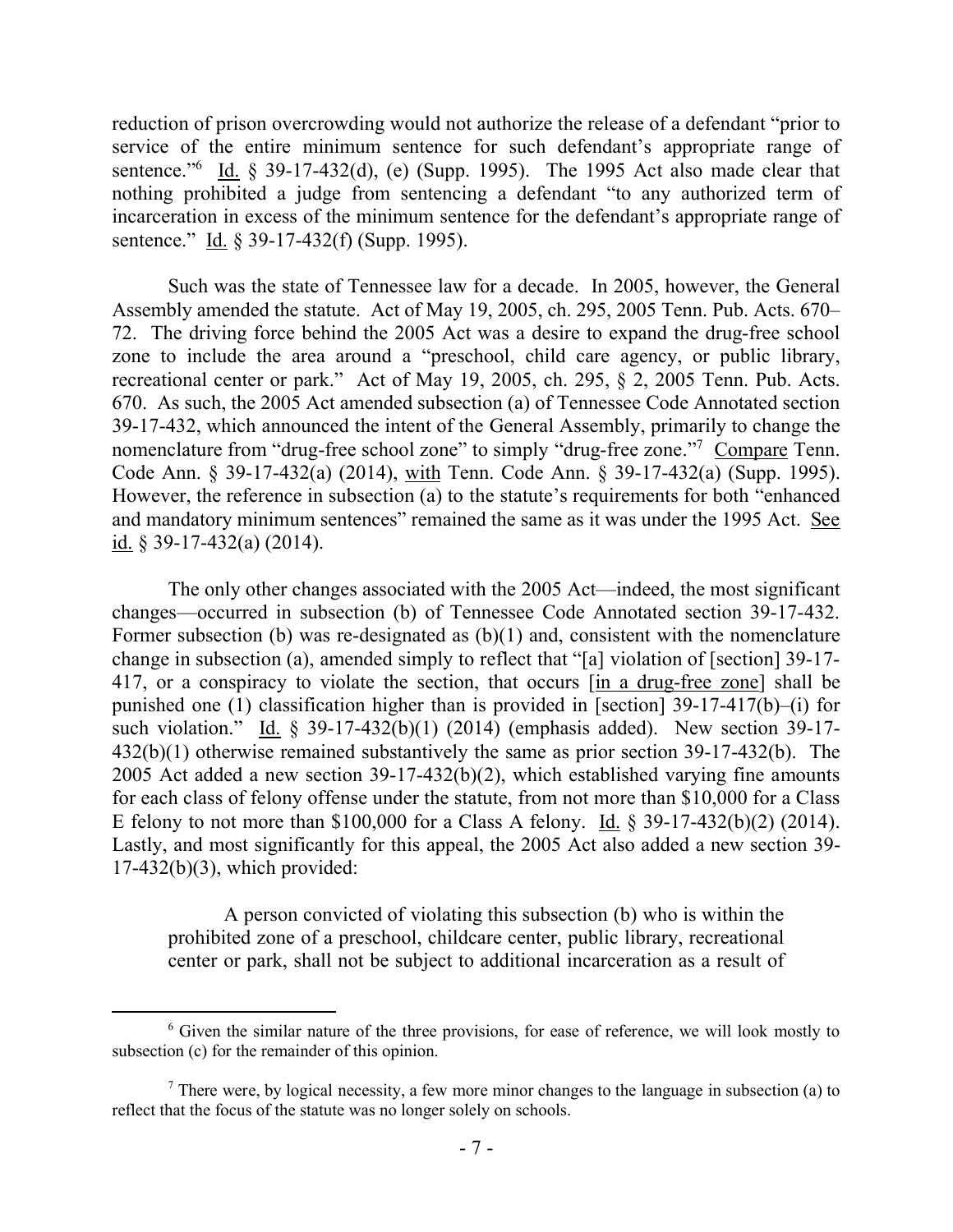this subsection (b) but shall be subject to the additional fines imposed by this section.

#### Id. § 39-17-432(b)(3) (2014).

The 2005 Act made no changes whatsoever to the mandatory minimum sentencing provisions of the existing statute. See id.  $\S 39-17-432(c)$  to  $-432(e)$  (2014).

### *B. Applicability of One-Class Enhancement*

Having set forth the history and applicable provisions of the drug-free zone statute, we turn to the first issue raised by the Defendant. Consistent with his application for permission to appeal to this Court, the Defendant argues that the Court of Criminal Appeals erred when it ordered that the judgment for the Xanax conviction in count three be corrected to reflect the offense as a Class C felony rather than a Class D felony. Looking to section 39-17-432(b)(1), the Court of Criminal Appeals reasoned that because the offense was committed in a drug-free zone—within 1,000 feet of the Savannah City Park it should have been punished one classification higher than was otherwise provided for in section 39-17-417. State v. Linville, 2021 WL 4476681, at \*5 (citing Tenn. Code Ann. §  $39-17-432(b)(1)$ ).

The Defendant argues—and the State agrees—that the reasoning of the Court of Criminal Appeals misinterprets the language of section 39-17-432(b). We agree with the parties. Subsection (b) generally provides that a violation of section 39-17-417 that occurred in a drug-free zone "shall be punished one (1) classification higher than is provided in [section] 39-17-417(b)–(i) for such violation." Tenn. Code Ann. § 39-17- 432(b)(1) (2014). However, section 39-17-432(b)(3) establishes an exemption, specifying that when the drug-free zone relates to "a preschool, childcare center, public library, recreational center or park," the defendant "shall not be subject to additional incarceration as a result of this subsection (b) but shall be subject to the additional fines imposed by this section." Id. § 39-17-432(b)(3) (2014). Various panels of the Court of Criminal Appeals have concluded that an offense that occurred in a drug-free zone related to the places enumerated in section  $39-17-432(b)(3)$  is not subject to the one-class enhancement otherwise provided for in subsection (b). See, e.g., State v. Garrard, No. W2018-01026- CCA-R3-CD, 2019 WL 3072104, at \*7–8 (Tenn. Crim. App. July 12, 2019), perm. app. denied, (Tenn. Dec. 9, 2019); State v. McNeal, No. E2013-00602-CCA-R3-CD, 2013 WL 6187962, at \*3 (Tenn. Crim. App. Nov. 25, 2013), perm. app. denied, (Tenn. Apr. 8, 2014); State v. Shaw, No. M2012-01437-CCA-R3-CD, 2013 WL 5310489, at \*8 (Tenn. Crim. App. Sept. 20, 2013), perm. app. denied, (Tenn. Dec. 23, 2013). In this case, the Court of Criminal Appeals concluded without significant discussion that the Defendant's Xanax conviction in count three was subject to the one-class enhancement, citing only to section 39-17-432(b)(1). Although the court recognized that the drug-free zone related to a public park, it did not address section 39-17-432(b)(3).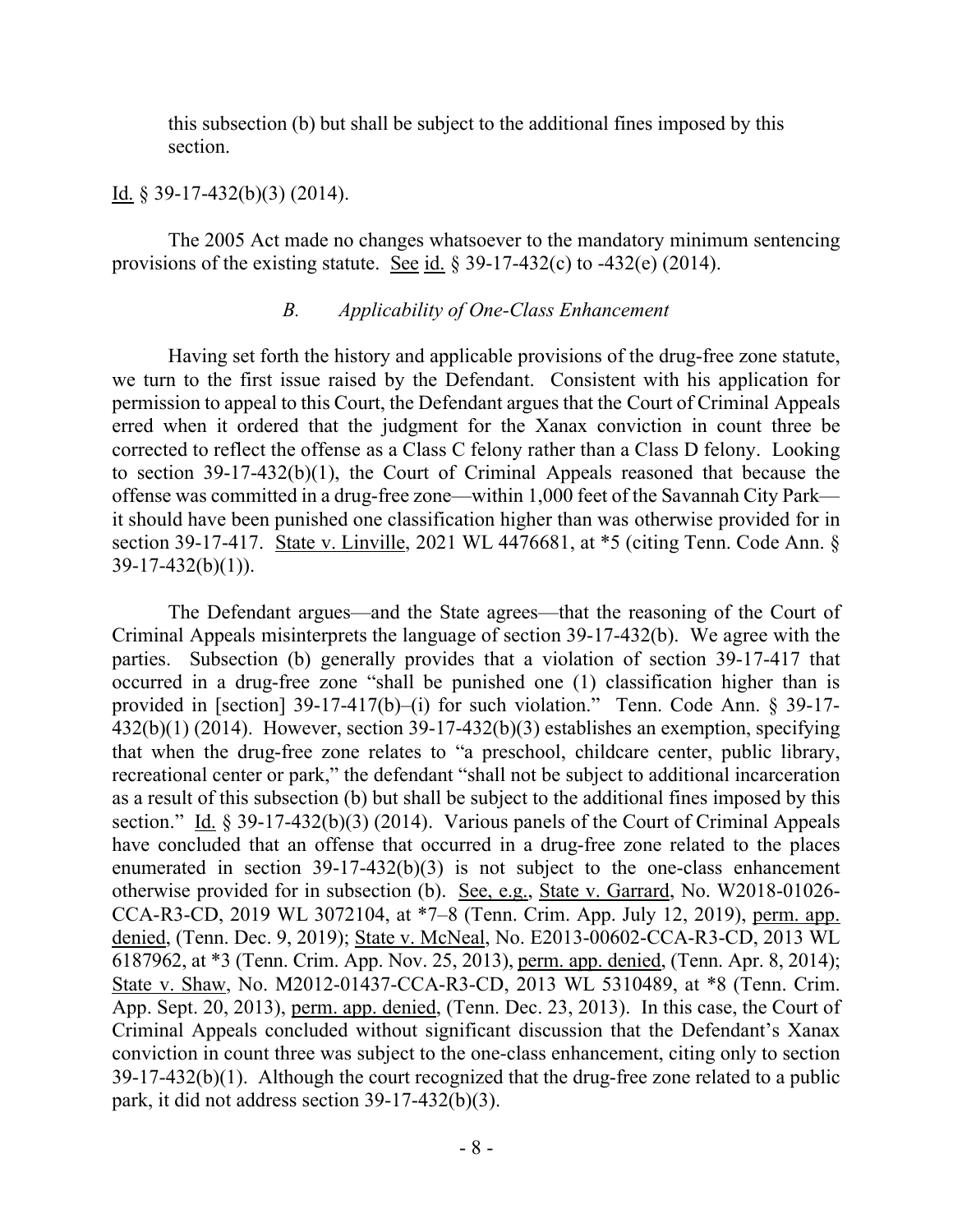The plain language of section 39-17-432(b)(3) is controlling as to this issue. We have determined that the General Assembly, through section 39-17-432(b)(3), chose not to impose the one-class enhancement set forth in subsection (b)(1) for violations of section 39-17-417 that occur in a drug-free zone when that zone relates to "a preschool, childcare center, public library, recreational center or park." Tenn. Code Ann. § 39-17-432(b)(3) (2014). Accordingly, we conclude that the Court of Criminal Appeals erred by ordering, based on the drug-free zone statute, that the judgment for the Defendant's Xanax conviction in count three be corrected to reflect a Class C felony rather than a Class D felony. We therefore reverse that part of the decision of the Court of Criminal Appeals.

#### *C. Applicability of Mandatory Minimum Sentencing*

The Defendant next argues that because the drug-free zone was related to a public park, he was not subject to the requirement "to serve at least the minimum sentence for the defendant's appropriate range of sentence" prior to release. Tenn. Code Ann. § 39-17- 432(c) (2014). The record reveals that for the Defendant's convictions in counts one through three (possession with intent to deliver methamphetamine, hydrocodone, and Xanax, respectively), the judgment for each conviction exhibited a check-marked box next to the section on "Release Eligibility for Felony Offense" reflecting that the offense was committed in a "Drug Free Zone." In addition, below the space on the judgment for designating the sentence length, there was a section with a space to designate a "Mandatory Minimum Sentence Length" that contained a reference to various code sections, including "39-17-432 in Prohibited Zone." For counts one and two (methamphetamine and hydrocodone, respectively), the space was filled out to reflect a mandatory minimum sentence length of ten years. $8 \text{ For count three (Xanax), the space was filled out to reflect a$ mandatory minimum sentence length of eight years.<sup>9</sup> Thus, the Defendant's argument that he is not subject to mandatory minimum sentencing would apply to all three of his convictions that were designated as having occurred in a drug-free zone.

In response, the State first argues that the Defendant has waived consideration of this issue. The State points out that the Defendant, in his application for permission to appeal to this Court, framed the issue as "[w]hether the Court of Criminal Appeals erred in its statutory interpretation of Tennessee Code Annotated section 39-17-432(b) when it found that a defendant is subject to sentencing at one classification higher than is provided for in section 39-17-417(b)–(i) when the drug-free school zone is created by a park." Moreover, the substance of the Defendant's application asserts that the drug-free zone

<sup>&</sup>lt;sup>8</sup> As previously mentioned, the appropriate range of punishment for these Class C felonies, given that the Defendant was a Range III Persistent Offender, was ten to fifteen years. See Tenn. Code Ann. § 40-35-112(c)(3) (2014).

 $9$  The appropriate range of punishment for this Class D felony, given that the Defendant was a Range III Persistent Offender, was eight to twelve years. See Tenn. Code Ann. § 40-35-112(c)(4) (2014).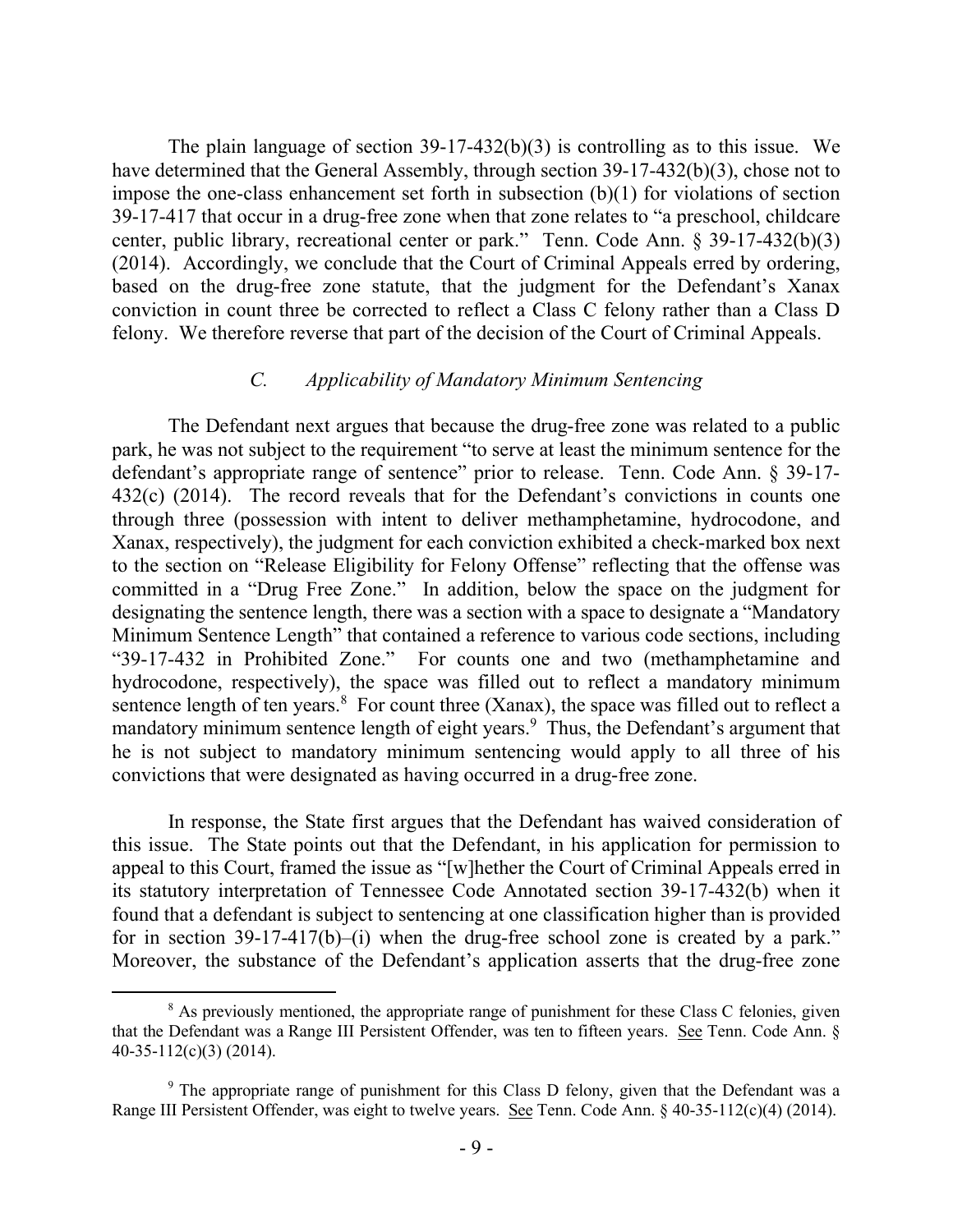statute "does not enhance an offense by one classification if the drug-free zone is created by a park," with no mention of any challenge to mandatory minimum sentencing. Clearly, although the application specifically challenges classification enhancement, it does not address mandatory minimum sentencing. The State further points out that the Defendant, in his brief before the Court of Criminal Appeals, specifically stated that he was "not raising an issue as to sentencing in this appeal" other than the clerical error with respect to the Xanax conviction in count three. However, the judgments for counts one through three reflected mandatory minimum sentencing, and thus the Defendant was free to challenge it before the Court of Criminal Appeals.

The State makes a compelling point. We have stated that "issues are properly raised on appeal to this Court when they have been raised and preserved at trial and, when appropriate, in the intermediate appellate courts and when they have been presented in the manner prescribed by [Rule 27 of the Tennessee Rules of Appellate Procedure]." Hodge v. Craig, 382 S.W.3d 325, 334 (Tenn. 2012) (footnote omitted). Similarly, we have recognized that because our scope of review on appeal is typically limited to the issues raised in the application for permission to appeal, "[a] party who fails to adequately raise an issue in a Rule 11 application waives the issue." TWB Architects, Inc. v. Braxton, LLC, 578 S.W.3d 879, 887 (Tenn. 2019). However, we note that the Defendant alternatively has requested that this Court address the issue as plain error. See, e.g., State v. Minor, 546 S.W.3d 59, 65 (Tenn. 2018) (recognizing that the plain error doctrine "affords appellate courts discretion to review unpreserved errors and grant relief when fairness and justice demand"); see also Tenn. R. App. P. 36(b) ("When necessary to do substantial justice, an appellate court may consider an error that has affected the substantial rights of a party at any time, even though the error was not . . . assigned as error on appeal."). Although we agree with the State that the Defendant's application for permission to appeal does not raise mandatory minimum sentencing sufficiently as an issue, we exercise our discretion to address the substance of the Defendant's argument under the plain error doctrine.

Under the plain error doctrine, the court must consider whether:

(1) the record clearly establishes what occurred in the trial court; (2) a clear and unequivocal rule of law was breached; (3) a substantial right of the accused was adversely affected; (4) the issue was not waived for tactical reasons; and (5) consideration of the error is necessary to do substantial justice.

State v. Vance, 596 S.W.3d 229, 254 (Tenn. 2020) (quoting Minor, 546 S.W.3d at 67). The defendant bears the burden of establishing all of these elements. State v. Bledsoe, 226 S.W.3d 349, 355 (Tenn. 2007). Consequently, the court need not consider all of the elements when it is clear from the record that at least one them cannot be satisfied. Id. Furthermore, to merit relief, "the plain error must be of such a great magnitude that it probably changed the outcome of the trial." State v. Bishop, 431 S.W.3d 22, 44 (Tenn.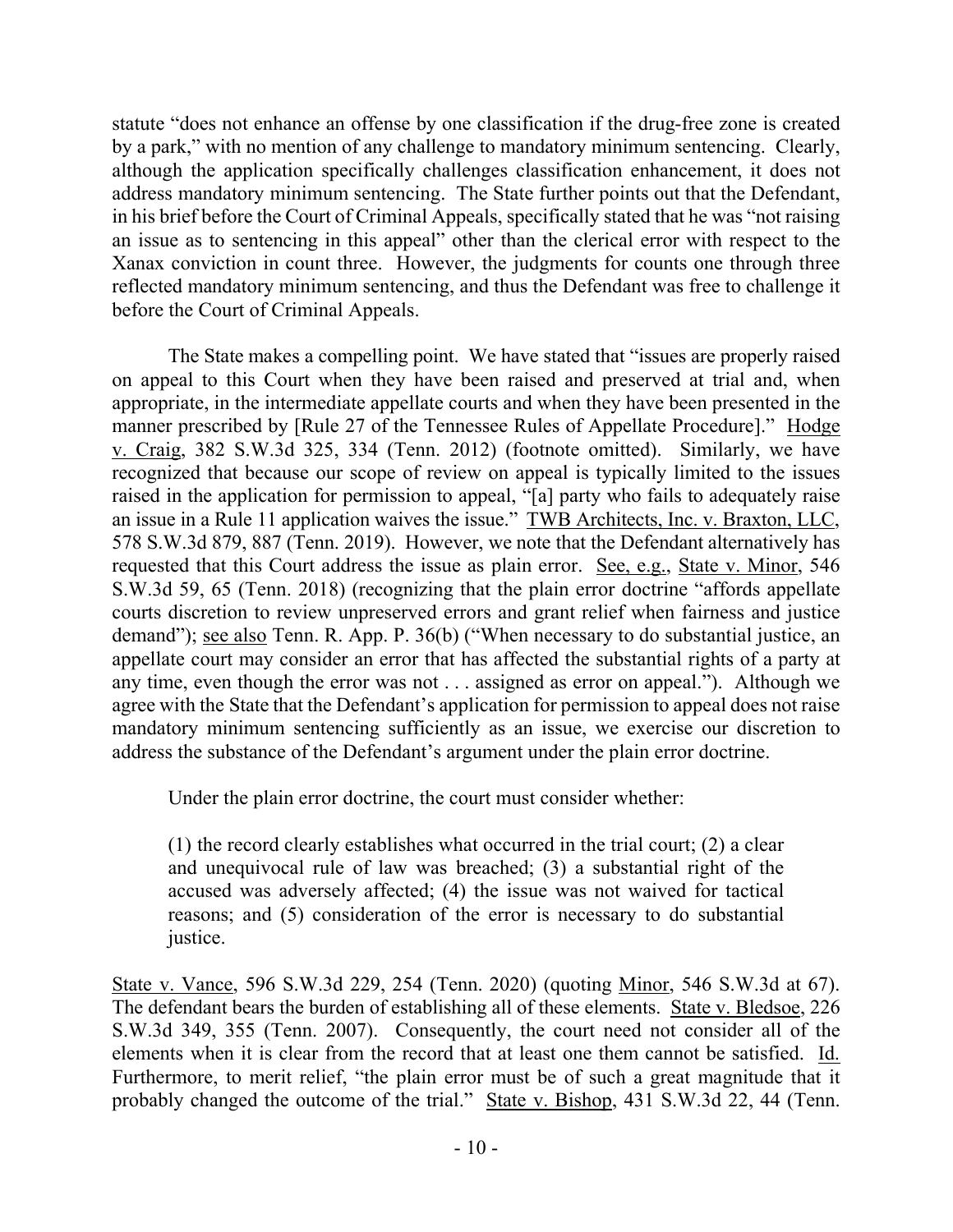2014) (quoting State v. Adkisson, 899 S.W.2d 626, 642 (Tenn. Crim. App. 1994)). Whether the elements of the plain error doctrine have been satisfied is a question of law. State v. Knowles, 470 S.W.3d 416, 423 (Tenn. 2015).

In this appeal, we need consider only the element of whether a clear and unequivocal rule of law was breached. That question presents an issue of statutory construction in this case. Statutory construction entails questions of law. State v. Welch, 595 S.W.3d 615, 621 (Tenn. 2020); State v. Smith, 436 S.W.3d 751, 761–62 (Tenn. 2014). The fundamental role of this Court when construing a statute is "to ascertain and give effect to the legislative intent without unduly restricting or expanding a statute's coverage beyond its intended scope." Welch, 595 S.W.3d at 621 (quoting State v. Howard, 504 S.W.3d 260, 269 (Tenn. 2016)). To that end, "we first look to the plain language of the statute to determine the legislature's intent." Frazier v. State, 495 S.W.3d 246, 248 (Tenn. 2016). We give the statute's words their natural and ordinary meaning. Id. (citing Lee Med., Inc. v. Beecher, 312 S.W.3d 515, 526 (Tenn. 2010)). "When those words are clear and unambiguous, we need not consider other sources of information but must simply enforce the statute as written." Id. at 249. "If the language is ambiguous, however, we look to the 'broader' statutory scheme, the history of the legislation, or other sources to discern its meaning.'" Smith, 436 S.W.3d at 762 (quoting State v. Casper, 297 S.W.3d 676, 683 (Tenn. 2009)).

The Defendant's argument that he is not subject to mandatory minimum sentencing because the drug-free zone in his case was related to a public park focuses primarily on the language of section 39-17-432(b)(3):

A person convicted of violating this subsection (b), who is within the prohibited zone of a preschool, childcare center, public library, recreational center or park shall not be subject to additional incarceration as a result of this subsection (b) but shall be subject to the additional fines imposed by this section.

Tenn. Code Ann. § 39-17-432(b)(3) (2014) (emphasis added). The Defendant argues that "the plain meaning of 'additional incarceration' in subsection (b)(3) clearly encompasses and therefore prohibits—all forms of additional punishment for violation of the drug-free zone statute near a park," including "both the punishment at one felony classification higher, and the mandatory minimum sentence."

Construing "additional incarceration" in subsection  $(b)(3)$  as he does to include both one-class enhancement and mandatory minimum sentencing, the Defendant nonetheless recognizes that the drug-free zone statute addresses enhancement and mandatory minimum sentencing in different subsections. As a result, the Defendant attempts to bolster his construction of "additional incarceration" in subsection  $(b)(3)$  by arguing that the language of subsection (c)—particularly the use of "[n]otwithstanding any other law . . . a defendant sentenced for a violation of subsection (b) shall be required to serve at least the minimum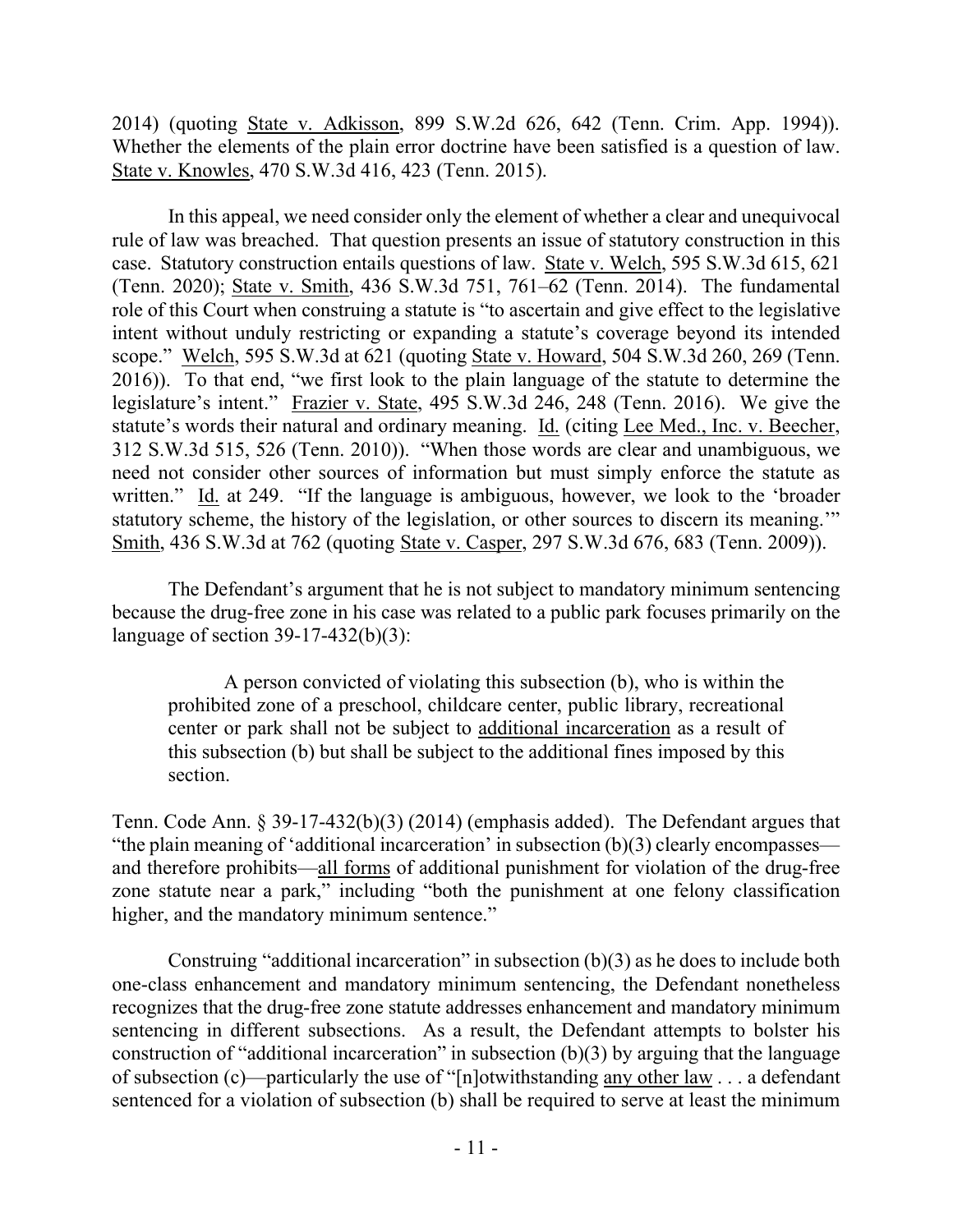sentence for the defendant's appropriate range of sentence,"  $\underline{\text{id}}$ . § 39-17-432(c) (2014) (emphasis added)—does not include section 39-17-432(b), as that section does not qualify as "any other law." Based on this language, the Defendant contends it would be illogical to read subsection (c) as placing a limitation on the exemption from "additional incarceration" contained in subsection (b)(3). In other words, the Defendant argues that the most fitting construction of the drug-free zone statute is that subsection (c) requires mandatory minimum sentencing, except in cases where subsection (b)(3) prohibits additional incarceration.

For its part, the State contends that the Defendant's argument neglects the complete statutory language of the key provision: "shall not be subject to additional incarceration as a result of this subsection (b)." Id. § 39-17-432(b)(3) (2014) (emphasis added). The State argues that a plain reading of the statutory language in its entirety indicates "that subsection (b)(3)'s exemption applies only to additional incarceration that would otherwise be imposed by subsection (b)—that is, punishment at one sentence classification higher." As the State points out—and as the Defendant acknowledges—panels of the Court of Criminal Appeals have rejected the argument now made by the Defendant. State v. Wiggins, No. W2007-01734-CCA-R3-CD, 2009 WL 1362323, at \*8 (Tenn. Crim. App. May 15, 2009), perm. app. denied, (Tenn. Dec. 21, 2009); State v. McElrath, No. W2008-00947-CCA-R3- CD, 2009 WL 1285884, at \*2 (Tenn. Crim. App. May 6, 2009). In both Wiggins and McElrath, the court reasoned that the plain language of section 39-17-432(b)(3) refers to "additional incarceration as a result of this subsection (b)," and subsection (b) refers only to one-class enhancement, not mandatory minimum sentencing. Wiggins, 2009 WL 1362323, at \*8; McElrath, 2009 WL 1285884, at \*2.

We conclude that the plain reading of the statutory language reflects that the General Assembly did not alter mandatory minimum sentencing for offenses committed in a drugfree zone by virtue of the 2005 Act. From its inception, the drug-free zone statute announced an intent to require both "enhanced and mandatory minimum sentences." Tenn. Code Ann. § 39-17-432(a) (Supp. 1995). Original subsection (b) contained a one-class enhancement, id. § 39-17-432(b) (Supp. 1995), whereas subsections (c) through (e) contained mandatory minimum sentencing provisions, id.  $\S$  39-17-432(c)–(e) (Supp. 1995). The 2005 Act made changes to subsection (b), including a new exemption from one-class enhancement for certain offenses, but it did not alter subsections (c) through (e). Furthermore, as the State points out, new section 39-17-432(b)(3)—which contains the exemption from "additional incarceration"—is "self-limiting." The exemption plainly applies to "additional incarceration as a result of this subsection (b)," id.  $\S 39-17-432(b)(3)$ (2014) (emphasis added), and the only "additional incarceration" associated with subsection (b) is the one-class enhancement set forth at section 39-17-432(b)(1). We are mindful that "[w]hen statutory language is clear and unambiguous, we must apply its plain meaning in its normal and accepted use, without a forced interpretation that would extend the meaning of the language." Welch, 595 S.W.3d at 621 (quoting Carter v. Bell, 279 S.W.3d 560, 564 (Tenn. 2009)). Applying that precept, we conclude that the exemption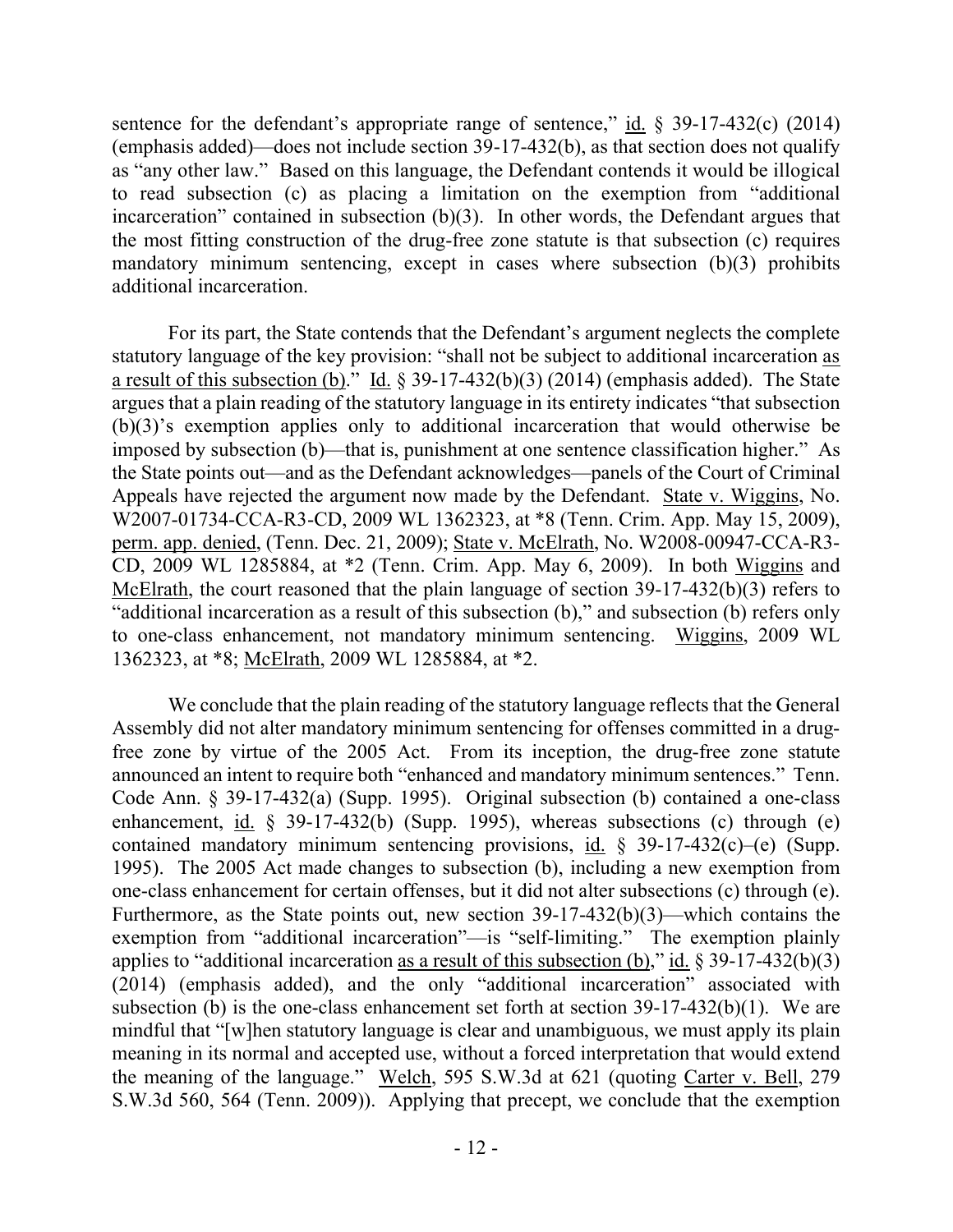set forth at section 39-17-432(b)(3) does not extend to the mandatory minimum sentencing requirements of the drug-free zone statute.<sup>10</sup>

Having determined that section 39-17-432(b)(3) does not exempt the Defendant from mandatory minimum sentencing, we conclude that the Defendant is not entitled to plain error relief because he has not demonstrated that a clear and unequivocal rule of law was breached.<sup>11</sup> See, e.g., Vance, 596 S.W.3d at 254 (identifying the elements the defendant must prove to establish plain error). Accordingly, we affirm the judgments of the trial court that require mandatory minimum sentencing for counts one through three based on the drug-free zone statute.

# *D. Correction of Clerical Error*

Like the Court of Criminal Appeals, we note that the judgment for the Defendant's Xanax conviction in count three contains a clerical error. The judgment identifies the "Conviction Offense Name" as "Poss. of Schedule III w/ Intent to Del in a Drug-Free Zone." Xanax, however, is a Schedule IV controlled substance. Tenn. Code Ann. 39-17- 412(c)(2) (Supp. 2017). As a result, although we affirm the judgments of the trial court, we remand for correction of the clerical error in the judgment for the conviction in count three. $12$ 

### **III. CONCLUSION**

For the foregoing reasons, we hold that the Court of Criminal Appeals erred by concluding that the Defendant's conviction in count three was subject to a one-class enhancement due to application of the drug-free zone statute. We further hold that the trial court correctly ordered mandatory minimum sentencing for the offenses in counts one through three, all of which were subject to the drug-free zone statute. Accordingly, we

<sup>&</sup>lt;sup>10</sup> We commend counsel for the Defendant and the State for their careful exposition of the legislative history of the 2005 Act and their detailed analysis of its application to the issue presented here, and we certainly appreciate their efforts. Ultimately, however, we conclude that the plain language of section  $39-17-432(b)(3)$  is controlling as to this issue.

 $11$  Indeed, our analysis reveals that there was no error of law on this issue in this case.

 $12$  With respect to the sentence for count three, we acknowledge the discrepancy between the twelve-year sentence announced at the sentencing hearing (when the trial court was under the mistaken impression that the offense was a Class C felony) and the eight-year sentence reflected on the judgment (which correctly identified the offense as a Class D felony). However, the trial court ordered the sentences for all counts to run concurrently with each other, and there were no sentences longer in length than those for counts one and two (twelve years each). The appropriate range of sentence for count three, as a Class D felony, was eight to twelve years. Tenn. Code Ann. § 40-35-112(c)(4) (2014). Thus, the Defendant's sentence for count three cannot impact his overall effective sentence. Under these circumstances, we affirm the eight-year sentence reflected on the judgment for count three.